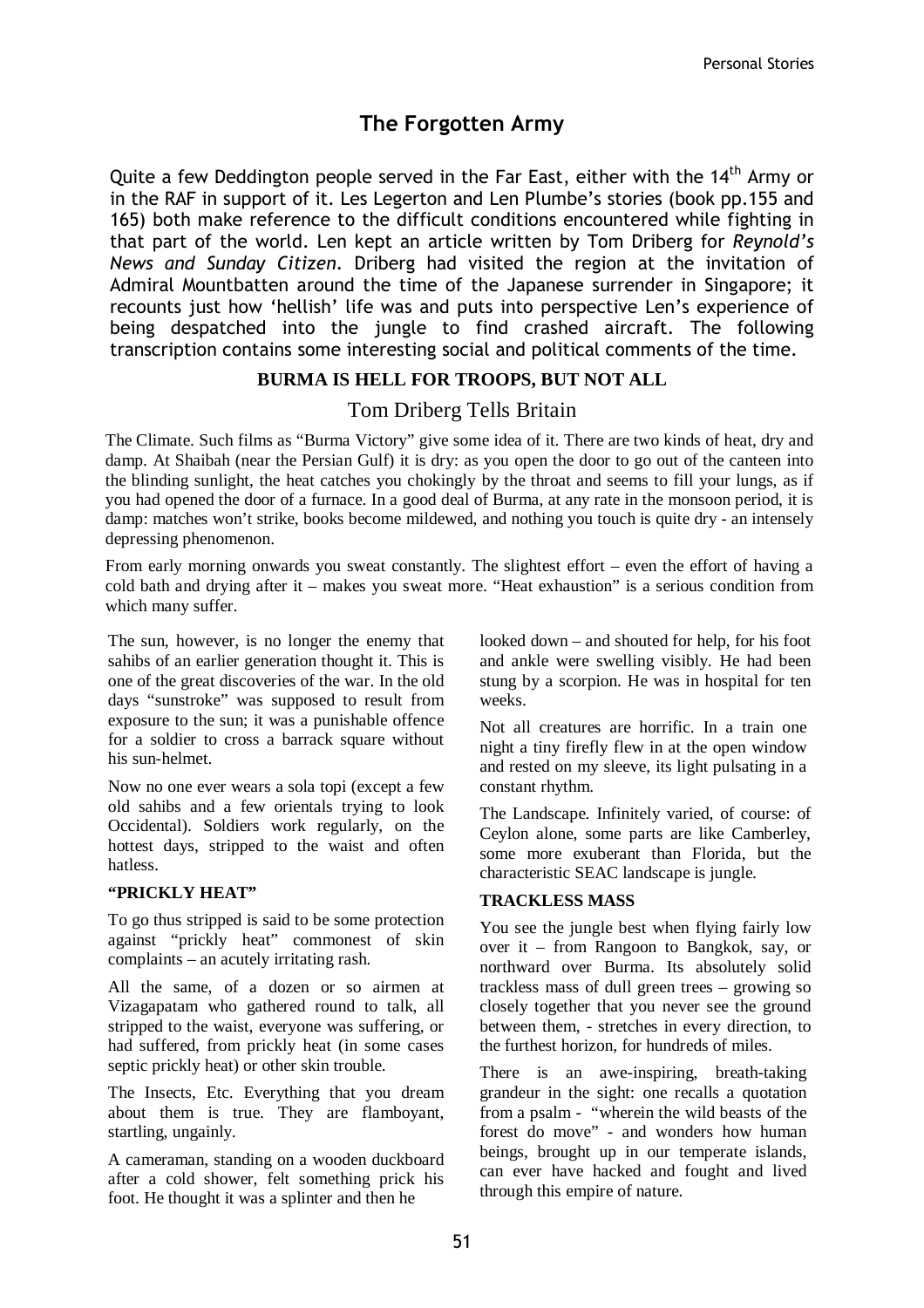### **SCUM-LIKE VEIL**

Now and then, jagged and rocky escarpments erupt precipitously from the trees: they are the only break in the jungle's continuity.

Another typical Burmese landscape consists of paddy-fields. You might think that they were ordinary meadows if you did not, from your own aircraft, see the sheen of the sun's reflection travelling through the bright green scum-like veil of growth that rests on the water, in cobweb-fine balance between flooding and dryness.

There are always a few pagodas, new or crumbling, in sight. Cumulus clouds are spread out below in fleecy wisps, as delicately as painted by Dali.

Other clouds are more formidable. Air-crews need special tropical training before they fly in the monsoon season. The jaunty little Beechcraft Expediter dodges and twists over and round the clouds that swoop suddenly towards you. Black clouds are said to be the worst, snapping off the wings of even Dakotas caught in them.

A rainbow encircling the shadow of your own aircraft, travels with you, crossing rain storm clouds and sunlit patches of jungle………

### **DOBI DAYS**

Because of the constant heat and the constant sweating, clothes and their cleaning are a big pre-occupation for the Westerner in the East.

Khaki drill shorts, bush-shirts, the long trousers that have to be worn in the evening (an antimalarial precaution) – all these are sent to be washed by the dhobi every few days at least.

Dhobis do not seem to vary their method of washing clothes – which is to bang the garments with the utmost violence against rocks in a stream.

hurry, dug all the rest of his kit out of his bag, On arrival in a new camp, the traveller invariably unpacks his dirty kit at once, and hands it to the "boy" in charge of his hut, to send to the Dhobi. A popular but absentminded colonel found himself in a dilemma some time ago. Arriving somewhere in Ceylon late one evening, he tore all his clothes off in a and flung everything at a Sinhalese, who stood patiently at the hut door.

Ten minutes later, his own "boy" arrived – and he was more than somewhat set back to learn that he had given all his clothes to a beggar.

#### **COCKTAIL RECIPES**

Sinhalese servants invariably address their British rulers as "master" – sometimes coupling the word with an identifying prefix, as "general-master" or "one-leg master" or "M.P. master".

Whatever the full rights or wrongs of the trouble in French Indo-China, there can be no doubt that the late French regime there was heartily detested, and little doubt that it was rightly detested. Its character was well symbolised by two documents which I found by my bed in a palace in Saigon: one was an elaborate manuscript collection of cocktail recipes, the other was a Vichyite book entitled "Pour Mieux Comprendre la Revolution Nationale", published by the Cochin-China Legion.

In Malaya, the occupying Japanese issued special postage stamps of their own, or over printed existing issues; in Indo-China they allowed the French to go on, all through the occupation, issuing stamps glorifying Petain and the French 'Revolution' - of 1940!

### **VIPs QUEUE UP**

I hardly dare print this … It will cause so much offence.. But some of the most pukka of South –East Asia's sahibs refer privately to French Indo-China as Frog-Wog-Chink…….

During the few days before and after the surrender ceremony at Singapore, Government House was so packed with V.I.P.s that ten brigadiers slept in one room and twelve majorgenerals in the next. The bathroom queues were most impressive.

If civil government in Burma is to be stable, and the law held in honour, in the interim period before Dominion self-government is achieved, it is urgently necessary that the status of the Burmese police force should be raised. Before the war the police were paid disgracefully low wages; corruption was widespread. It was commonly said: "If a woman was down-and-out, she becomes a prostitute; if a man is down-and-out, he becomes a policeman."